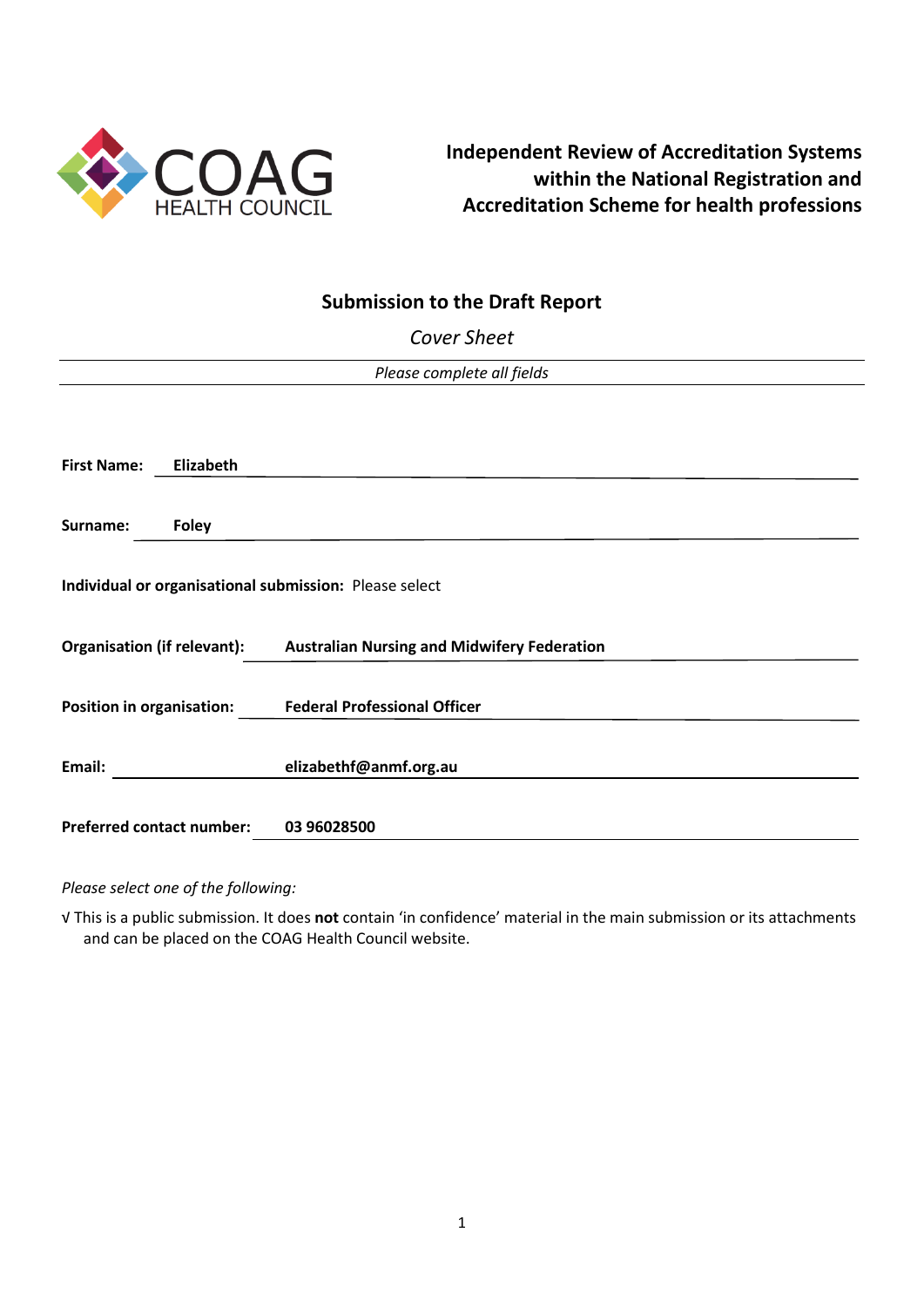# Review of Accreditation Systems within the National Registration and Accreditation Scheme

# Draft Report - Submission Template

# Funding the accreditation system

The Review has examined opportunities to improve transparency and accountability, minimise duplication and reduce costs through greater efficiency and effectiveness. In doing so, it has undertaken a financial assessment of the accreditation system, including the fees charged by accreditation authorities as well as the expenditure they incur in the exercise of their functions. It has also undertaken a consideration of the fees and costs of other like systems.

There are many complexities involved in comparing the cost of accreditation across jurisdictions (both in Australia and overseas) due to the differing nature of health practitioner registration schemes and accreditation arrangements, intersections with other parts of public systems and different funding methodologies. Despite these differences, the Review has concluded that:

- There are elements within comparator international regulatory systems which can inform improvements in Australia and they need to be addressed in a continuous cycle of improvement and review.
- Assessment of the cost effectiveness of the National Scheme can only be achieved once there is a consistent and transparent funding and accounting framework.

The Review is recommending the adoption of consistent accrual accounting and business standards and the development of a single set of funding principles to guide the setting of fees and charges for accreditation and the application of a transparent cost recovery policy and methodology. The Commonwealth's model of public Cost Recovery Implementation Statements should also be employed when levies and charges for accreditation activities are to be set.

*Specific draft recommendations are 1, 2 and 3 in the Draft Report.*

*Response –* You are invited to respond to the general directions proposed in Chapter 3 of the Draft Report and any or all of the specific recommendations.

# **Draft recommendations:**

*1. Funding principles should be developed to guide accreditation authorities in their setting of fees and charges. The funding principles should provide guidance on:*

- *Development of a cost recovery policy and methodology for all accreditation functions.*
- *Common adoption of consistent accrual accounting and business principles.*

*The funding principles should be submitted to the Australian Health Workforce Ministerial Council for approval. 2. A Cost Recovery Implementation Statement should be a mandated requirement when accreditation authorities set (or review) fees, levies and charges.*

*3. Consistent and comparable accreditation activity information and financial data should be developed for inclusion in National Scheme reporting.*

# **ANMF response:**

In our original submission to the Independent Review of Accreditation Systems within the National Registration and Accreditation Scheme for health professions (the Review), in relation to setting of fees and charges, the ANMF stated support for the current fee structure used by the Australian Nursing and Midwifery Accreditation Council (ANMAC) for education providers. Our position remains unchanged.

We are not averse, however, to the application of consistent accounting and business standards across accreditation authorities.

The 'funding principles' in draft recommendation 1 are described as 'a guide to accreditation authorities in their setting of fees and charges'. While this recommendation sounds reasonable and non-prescriptive, the ANMF would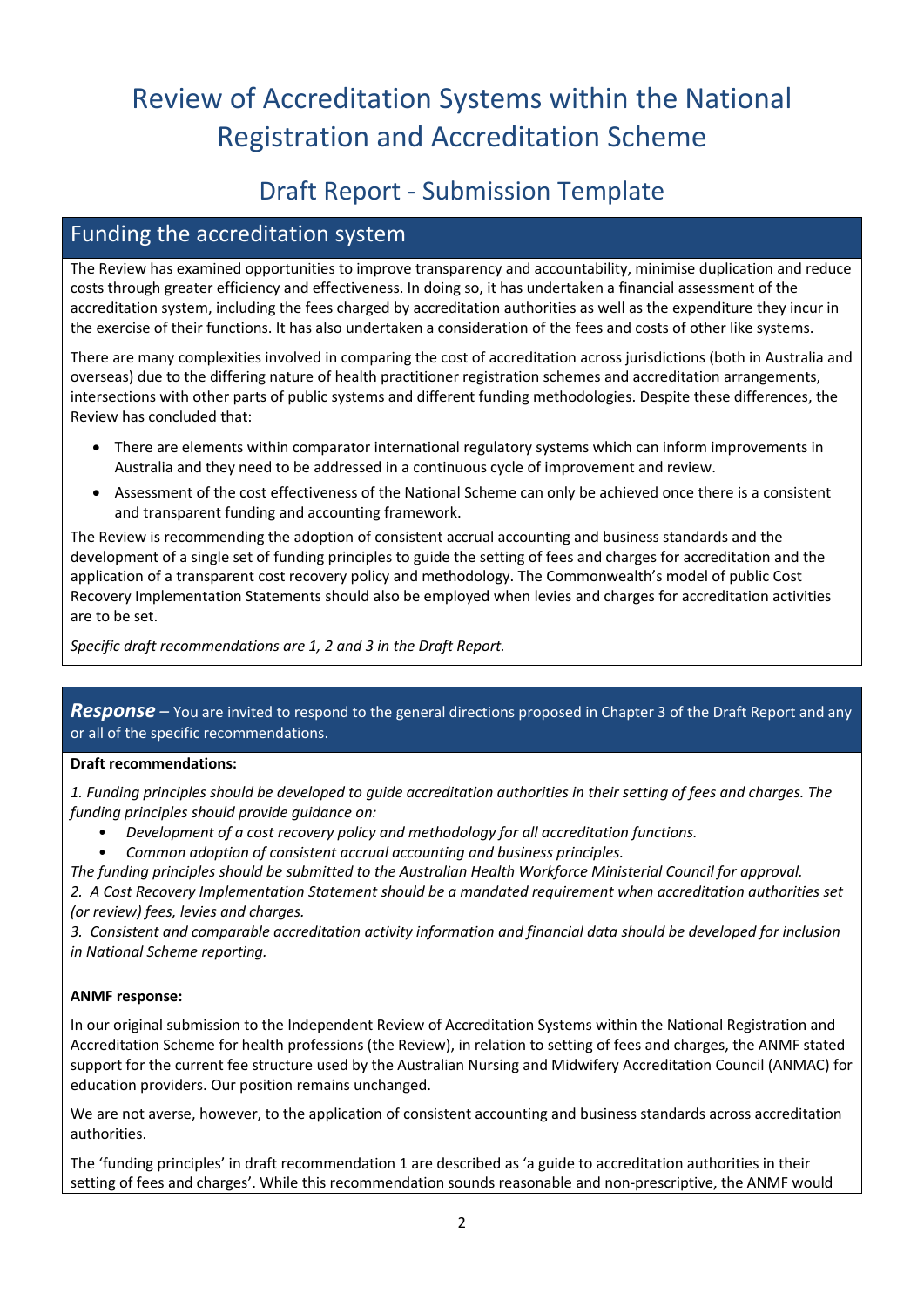*Response –* You are invited to respond to the general directions proposed in Chapter 3 of the Draft Report and any or all of the specific recommendations.

need to review these principles in order to be sure that their adoption did not require ANMAC to make changes which would be unpalatable to the nursing and midwifery professions. As we've noted previously, and the draft report affirms, there are multiple factors to be considered in the setting of fees:

*There will be variance across accreditation authorities in fees charged to education providers and income sourced from National Boards. …these differences should be transparent* (ANMF agrees) *and be based on factors such as the complexity of the education program or accreditation process, length of the course and additional infrastructure requirements*. (p.41 Draft Report)

Overarching principles therefore would need to enable, and not stifle, necessary variability across the accreditation authorities, as well as allow for the complexities of the nursing and midwifery accreditation environment.

Recommendations 2 and 3 are supported as is.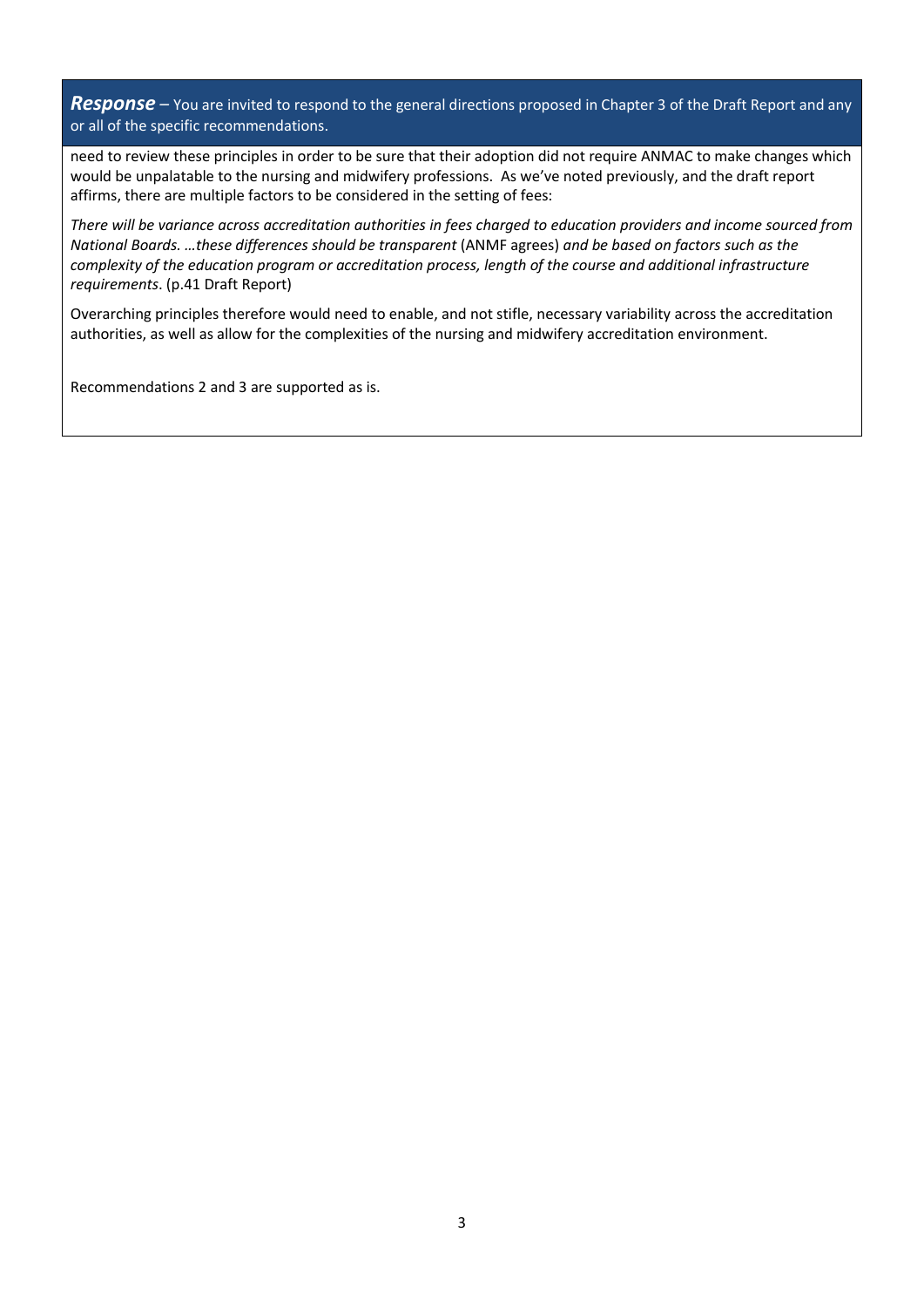# Improving efficiency

The accreditation system requires sound and fit-for-purpose processes which are designed to reduce complexity and unnecessary duplication, increase clarity and transparency and reduce cost within the system. Each step of an accreditation process has direct resource implications for both education providers and accreditation authorities (and indirect cost implications for students, practitioners and consumers). Greater commonality in accreditation standards, terminology, assessment processes and reporting requirements across the professions, as recommended by this Review, should create opportunities for greater efficiency and effectiveness in the accreditation of education programs and providers.

There are also opportunities to streamline processes that currently overlap with regulators who operate outside the National Scheme. While the education sector regulatory authorities, the Tertiary Quality Standards Agency (TEQSA) and the Australian Skills Quality Authority (ASQA), have different overarching purposes and foci for accreditation, their underlying domains and processes are largely the same and intersect with National Scheme regulators at the point of health education. Clarification and separation of roles and responsibilities should further reduce duplication, costs and administrative burdens.

*Specific draft recommendations are 4 and 5 in the Draft Report.*

*Response –* You are invited to respond to the general directions proposed in Chapter 4 of the Draft Report and any or all of the specific recommendations.

#### **Draft recommendation:**

4*. Cross profession policies and guidelines should be developed to improve the efficiency of the accreditation process including:*

- *Standardised terminology and definitions across the accreditation process.*
- *An accreditation standards template based on common domains.*
- *Consistent assessment processes, procedures and timeframes.*
- *A common reporting framework that sets out uniform requirements for education providers and includes consistent risk indicators and standardised data collection.*

#### **ANMF response:**

Due to the unique nature of the health professional groups, and thus necessary variability in, for example, terminology and accreditation standards domains, the ANMF can only support parts of recommendation 4 as follows:

Recommendation 4, dot points 1, 2, and 3 are not supported.

Recommendation 4, dot point 4 is supported.

Where it is possible to achieve consistency and commonality of overarching accreditation terminology, domains, assessment procedures, processes and timeframes, the ANMF considers this is already occurring through ANMAC participating in, and working with, the Health Professions Accreditation Councils' Forum (HPACF).

#### **Draft recommendation:**

*5. Cross profession policies and guidelines should be developed to improve the quality and performance of assessment panels, including through consideration of:*

- *• A common register of experts with comprehensive and consistent training.*
- *• A regular review process for panel quality assurance and performance.*
- *• A common approach to the remuneration of assessment panel members.*

#### **ANMF response:**

Recommendation 5, dot point 1 is not supported – assessment panel experts must be profession specific due to the unique knowledge base of each professional group, and cannot be viewed as an homogenous group to be shared across professions (presuming this is what is being inferred in this point).

Recommendation 5, dot points 2 and 3 are supported.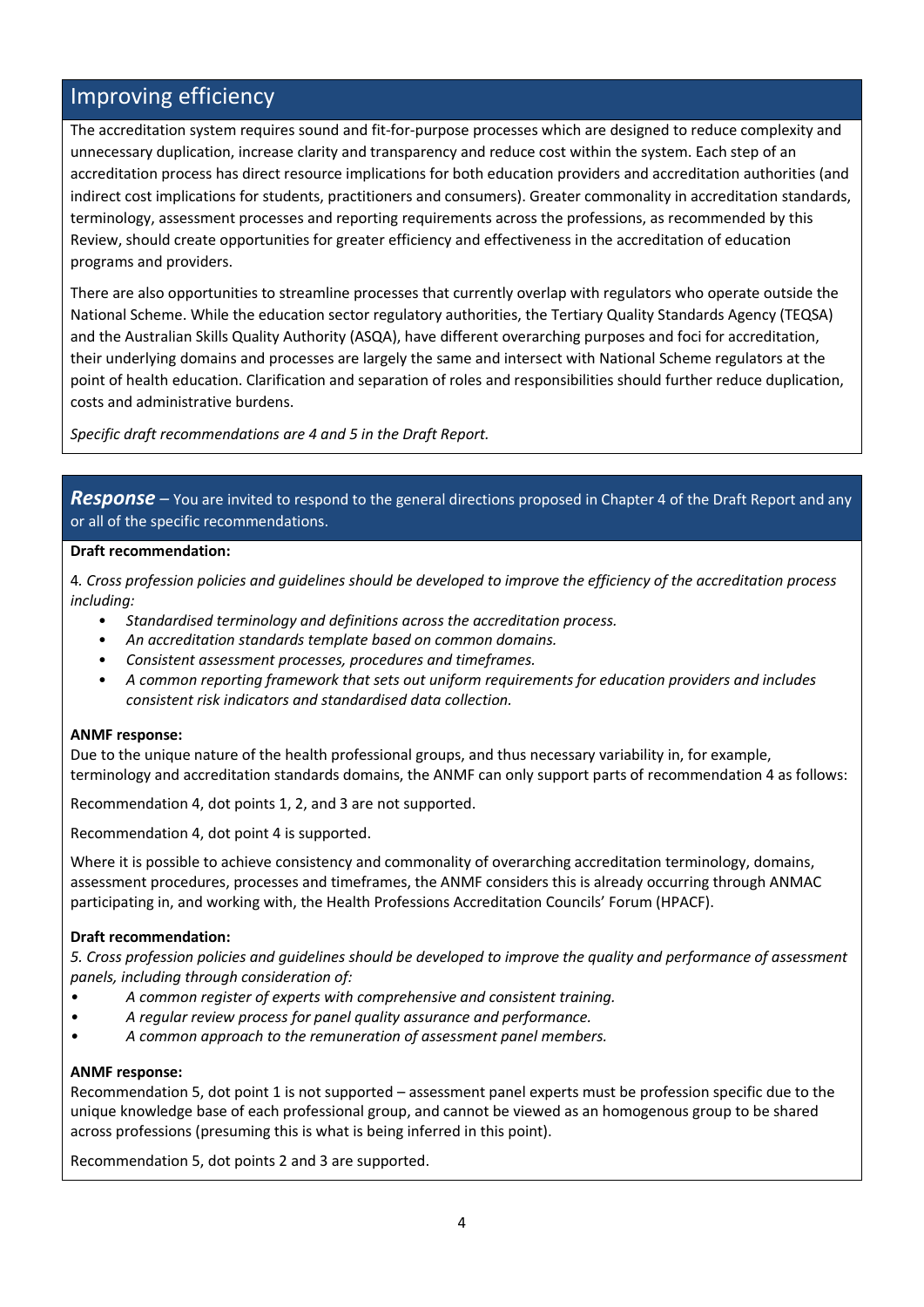# Relevance and responsiveness

The health education system is critical in delivering a health workforce that is responsive to emerging health and social care issues and priorities. Education providers are guided by accreditation standards and competency standards in designing contemporary programs of study. The Review has explored the constraints created by the existing accreditation regulatory system, together with opportunities to deliver relevant and responsive health education programs which align with the National Law objectives. The Review has identified a number of key enablers:

- Adoption of outcome-based approaches for accreditation standards.
- Encouragement of innovative use of technological and pedagogical advances such as simulation-based education and training in the delivery of programs of study and a common, cross-professional approach to the inclusion of interprofessional education as a mandatory requirement in all accreditation standards.
- A requirement that clinical placements to occur in a variety of settings, geographical locations and communities, with a focus on emerging workforce priorities and service reform.
- Adoption of a common approach to the development of domains and learning outcomes for competency standards for professions that ensures relevance to contemporary health care needs.

The Review has also explored the issue of what 'work ready' means. Clarification is required on the differences between the normal induction, support, orientation and mentoring provided by employers to assist new graduates and requirements set by National Boards that restrict the attainment of general registration on first entry into the workforce. Accordingly, the Review is proposing the need for clearer demonstration of the need for supervised practice requirements and national examinations.

*Specific draft recommendations are 6 to 11 in the Draft Report.*

# *Response –* You are invited to respond to the general directions proposed in Chapter 5 of the Draft Report and any or all of the specific recommendations.

#### **Draft recommendations:**

*6. Accreditation authorities should adopt outcome-based approaches when developing new, or revising existing, accreditation standards, consistent with achieving innovative high-quality education of health practitioners. An input or process-based element should only be utilised when there is robust evidence that it is essential to the overarching quality assurance process and is consistent with the achievement of the National Law objectives.* 

*7. Accreditation authorities should, within an outcome-based approach to accreditation standards and assessment processes, encourage innovative use of technological and pedagogical advances such as simulation-based education and training in the delivery of programs of study.*

# **ANMF response:**

ANMAC has been conducting a progressive program over the past couple of years to revise the accreditation standards for all nursing and midwifery education programs which lead to initial registration. This revision process has included a greater emphasis on an outcome-based approach for accreditation standards. While elements of the programs will always remain as input-based and process standards, accreditation standards for nursing and midwifery are moving in the direction of the Review's recommendation.

Simulation-based education is valuable and is included in nursing and midwifery education programs. However, accreditation standards stipulate that this does not replace clinical placement and the exposure to real life experience nor form part of the required hours for students in the clinical placement environment.

The ANMF considers the amended mix of input and outcome-based approaches within the revised accreditation standards is consistent with achieving the National Law objectives for nursing and midwifery education programs, as well as safeguarding our current graduate standards for safe and competent practice.

Recommendation 6 is supported.

Recommendation 7 is supported, but with the proviso that recognition is given to the fact that simulation should not be seen as a replacement for clinical placement experience.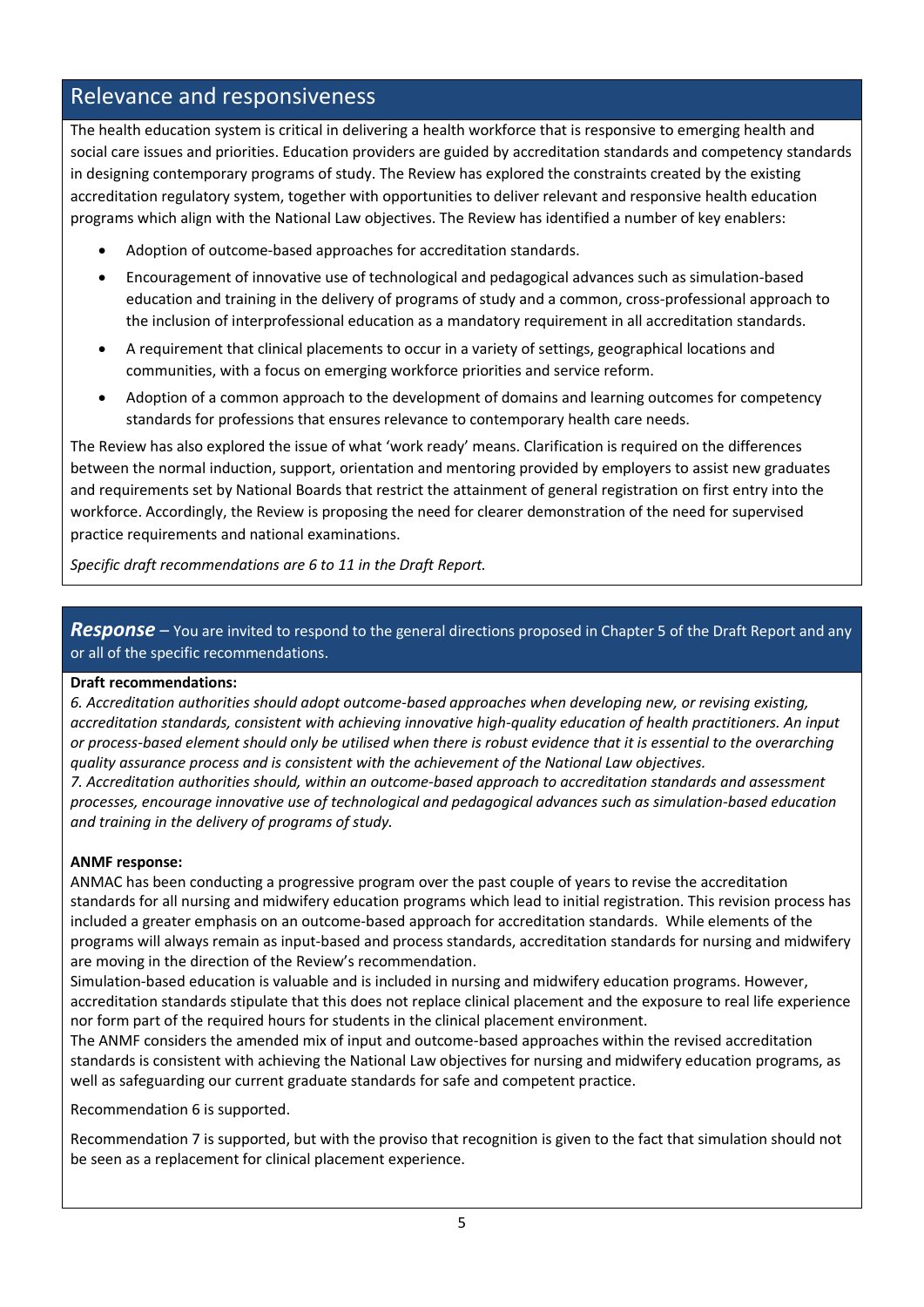*Response –* You are invited to respond to the general directions proposed in Chapter 5 of the Draft Report and any or all of the specific recommendations.

#### **Draft recommendation:**

*8. Accreditation standards based on common domains and consistent assessment approaches should include:*

- *Interprofessional education as a mandatory requirement.*
- *Requirements for clinical placements to occur in a variety of settings, geographical locations and communities with a focus on emerging workforce priorities and service reform.*

#### **ANMF response:**

Recommendation 8 is partially supported as the elements described in this recommendation are already included within nursing and midwifery accreditation standards. Specifically, with regard to dot point 'Interprofessional education as a mandatory requirement', it should be noted that while it is a worthy aspiration, the mandatory nature of the recommendation doesn't allow for an education provider who only offers courses for one health professional group (for example, nursing). Would support new wording: 'Interprofessional education as a highly desirable requirement'.

An additional comment is necessary on the commentary in this section of the Report. The ANMF disputes the assertions made in Chapter 5 (p.84) with regard to clinical supervision. The ANMF maintains the firmly held position of the nursing and midwifery professions that, for students of nursing and midwifery programs, clinical supervision must be undertaken by a registered nurse or midwife (respectively). This is not a restrictive practice for nurses and midwives as our numbers and geographical spread of practice mean there is always a registered nurse or midwife available in the clinical setting to undertake clinical supervisory functions. We contend that clinical supervision can only be undertaken by a person who has integral knowledge of the requirements of the specific health profession. To do otherwise makes a mockery of the unique knowledge and skill base of the professions. It is hard to imagine a plumber would supervise the practice of an apprentice electrician or vice versa, because of the unique knowledge base required for their respective trades. Health professionals are not an amorphous cohort – each has a distinct knowledge and skill base and contribution to health, maternal or aged care.

#### **Draft recommendation:**

*9. National Boards that wish to set requirements for general registration additional to domestic qualification attainment should:*

- *Base these requirements on postgraduate competencies required at profession entry level that can be differentiated from normal and expected progressive work experience.*
- *Provide demonstrated evidence that the approved accreditation standard is unable to deliver, even following amendments, the necessary knowledge, skills and professional attributes necessary to practise the profession.*
- *Establish and document whether there is a requirement for supervised practice or vocational training and specify the expected learning outcomes and how they will be assessed.*
- *Specify if the supervised practice or vocational training warrants a category other than general registration and the limitations of that registration.*

#### **ANMF response:**

All nurses and midwives already attain general registration on first entry into the workforce.

#### **Draft recommendation:**

*10. If National Boards set requirements for general registration additional to domestic qualification attainment that requires further vocational or academic education these should be defined as programs of study and accredited by accreditation authorities.*

#### **ANMF response:**

For nursing and midwifery this process is already in place through ANMAC.

#### **Draft recommendation:**

*11. National Boards which require the assessment of intern outcomes in the form of an examination should require those to be summative assessments conducted by the relevant accreditation authority at the conclusion of the period of supervised practice.*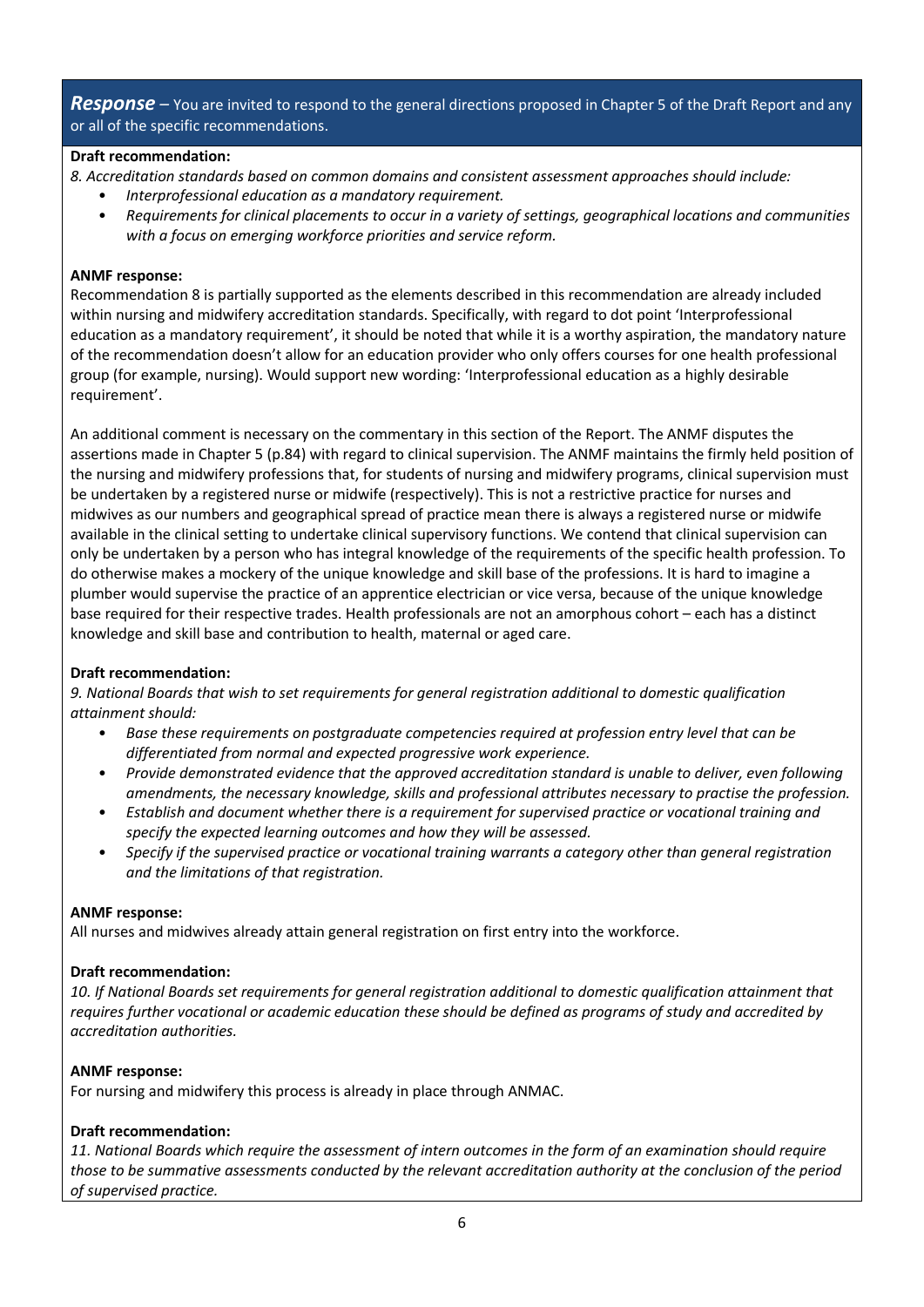*Response –* You are invited to respond to the general directions proposed in Chapter 5 of the Draft Report and any or all of the specific recommendations.

#### **ANMF response:**

This is not applicable to nursing and midwifery and should not occur within these professions.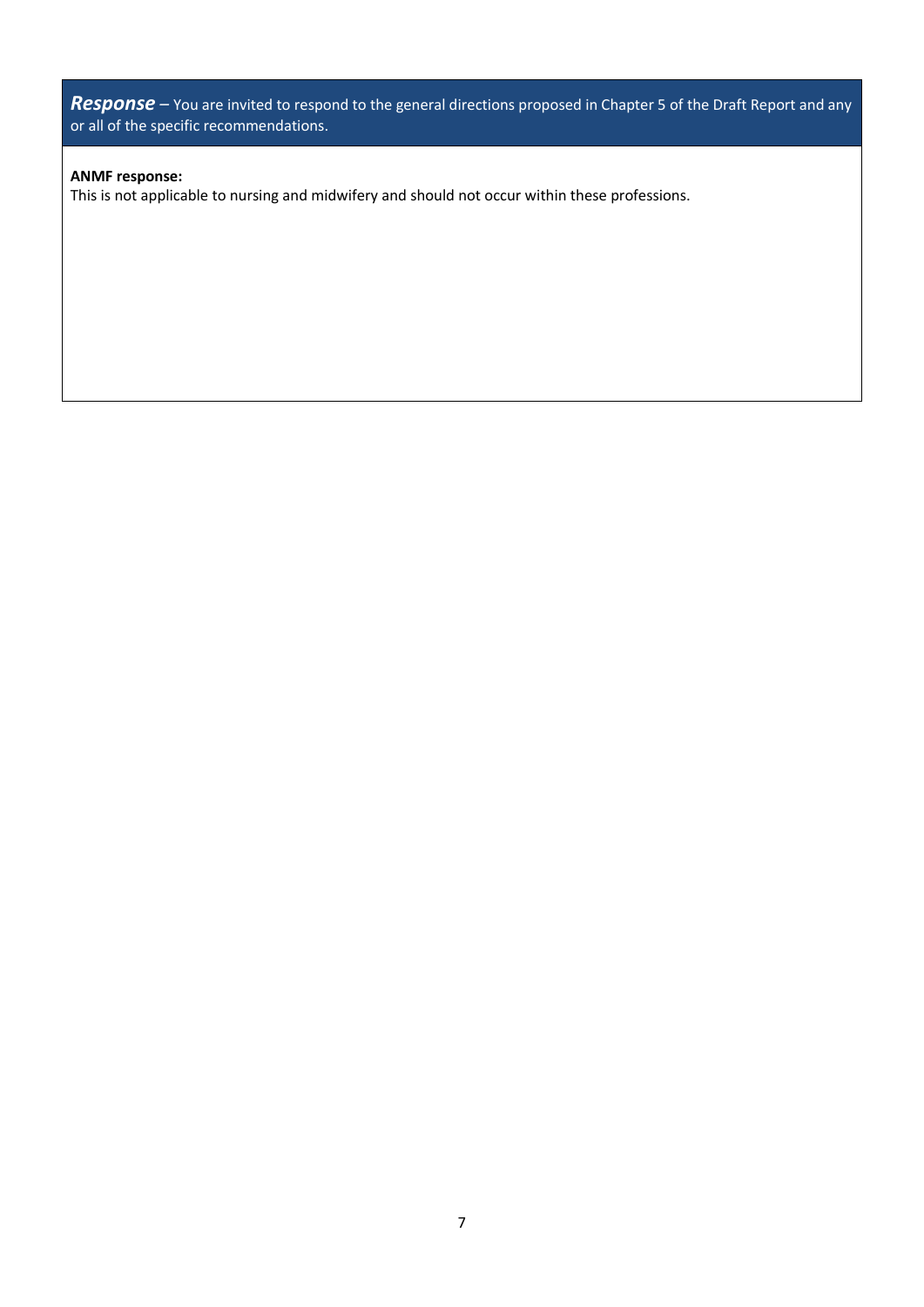# Reforming governance - the importance of consumers

The Review considers that there should be greater consumer involvement in accreditation functions to ensure a continued focus on patient centred care and to provide an important addition to professional input. However, effective participation requires clear identification of where such involvement would provide most value and consumers will require additional support and training if they are to be expected to participate as equal members. Consumer involvement (whether it be service users, students and/or employers) in governance committees and assessment processes should be considered where it is relevant, rather than as a matter of course across all functions. Nonetheless, it should be considered in the following areas:

- In the development of professional competency standards.
- In the design of education and training programs, including curricula.
- In the assessment of programs of study and education providers as appropriate.

The Review is also supportive of the AHPRA Community Reference Group and considers that its Terms of Reference should be expanded to include a consumer perspective on accreditation.

*Specific draft recommendations are 12 and 13 in the Draft Report.*

*Response –* You are invited to respond to the general directions proposed in Chapter 6 of the Draft Report and any or all of the specific recommendations.

#### **Draft recommendations:**

*12. All accreditation standards should require education providers to demonstrate the involvement of consumers (health service users, students and employers) in the design of education and training programs, including the development of education curricula, as well as demonstrate that the curricula promotes patient-centred health care.*

*13. AHPRA should expand the Terms of Reference for the AHPRA Community Reference Group to include accreditation functions and enable accreditation authorities to refer issues to the Group for advice.*

#### **ANMF response:**

Recommendation 12 cannot be supported in its entirety.

The responsibility for development of 'professional competency standards', which in nursing and midwifery are known as 'standards for practice', is the remit of the NMBA. This is not an accreditation function. While consumers can, and should, always be invited to participate in the public consultation phase of developing standards for practice, their development remains as the domain of the professions.

The ANMF stands by the sentiments expressed in the quote attributed to us in the Report (p.109) as follows: *The Australian Nursing and Midwifery Federation noted:*

*"Consumer members of the ANMAC Board provide invaluable contributions to the accreditation process for entry to practice education programs for nurses and midwives.......... While consumers can contribute their perspective on care requirements to the higher level accreditation standards development, they do not have the necessary disciplinespecific knowledge of requirements for competent and safe practice as a nurse or midwife. We do not therefore support consumer engagement as part of the assessment team for accreditation of nursing and midwifery education programs."*

Recommendation 13 is supported but with a wording change to read: *AHPRA should expand the Terms of Reference for the AHPRA Community Reference Group to include accreditation functions thereby enabling accreditation authorities to refer issues to the Group for advice.*

# Reforming governance - the overarching model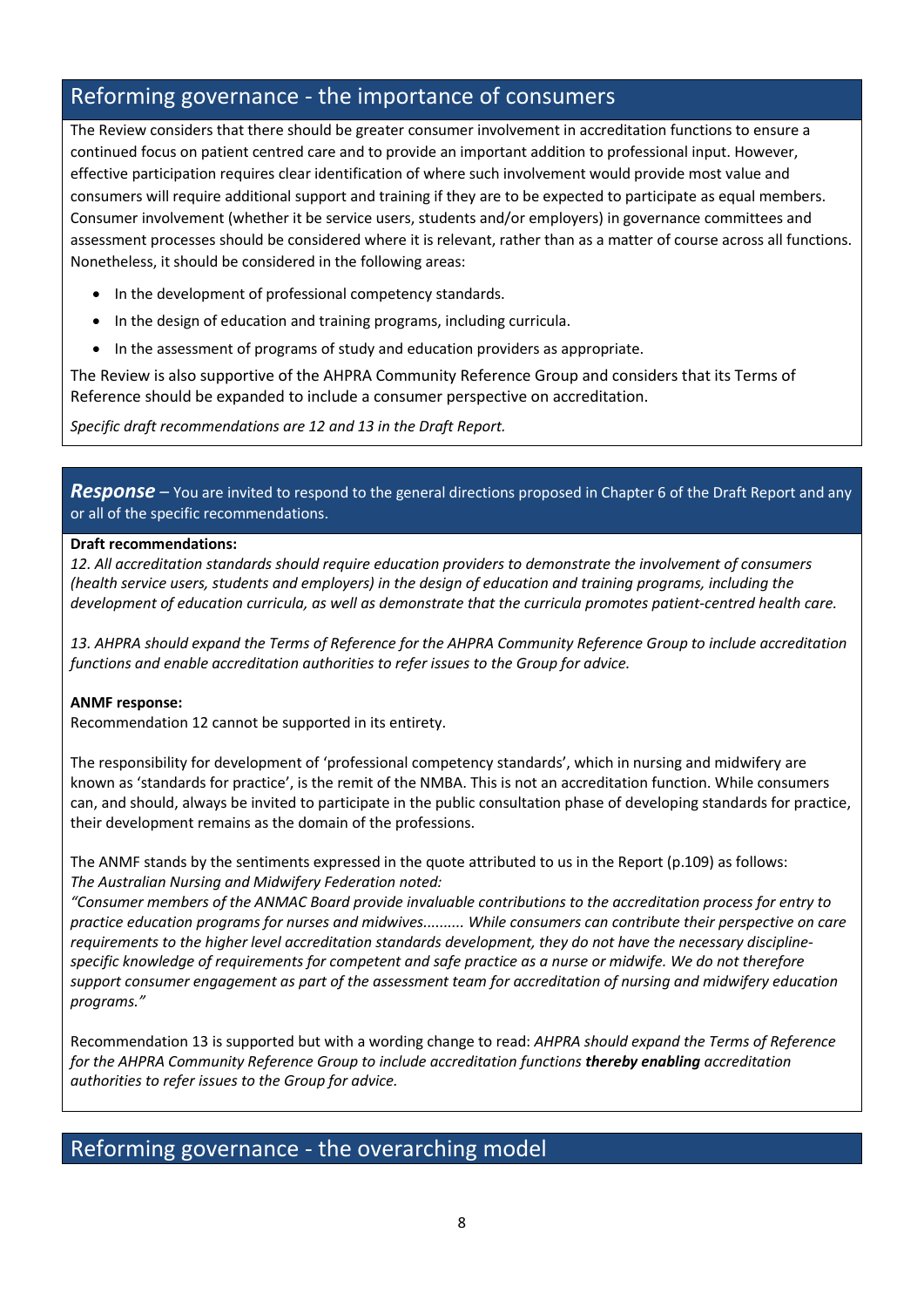The Review considers that the greatest constraint to reform of the accreditation system is its model of governance. The current arrangements are unable to provide an actively regulated and managed accreditation system that delivers on all of the objectives set out in the National Law. The Review has developed three options, all drawn from submissions and its own analysis and are evaluated in detail in the Draft Report.

# **Option 1 - Enhance an existing forum or liaison committee**

The first option explores streamlining the time-consuming and resource-intensive nature of the current governance arrangements through enhancing the role of an existing forum or liaison committee. A cross-professional advisory body could provide advice on common approaches to accreditation standards and processes, and develop reference and guidance documents to promote principles of consistency, efficiency and transparency. Submissions to the Discussion Paper suggested that the Health Professions Accreditation Collaborative Forum (HPACF) or the AHPRA Accreditation Liaison Group (ALG) could assume this more formalised role with membership expanded with additional representatives from consumers, education providers and jurisdictions.

# **Option 2 - Enhance the Agency Management Committee**

An option advanced in the Discussion Paper that could provide the desired integrative and determinative approach to accreditation was to expand the remit of the AHPRA Agency Management Committee (AManC). Very few submissions directly addressed this option, rather they either indicated support for another option or proposed a new one. Of those that did address the expanded AManC option, support was limited.

However, the AManC, in its supplementary submission, proposed a different role to that set out in the Discussion Paper and this has formed the basis for the configuration of the second option. The AManC proposed it could become responsible for *"…..developing strong and clear cross-professional requirements for good regulatory practice through new procedures for the development of capability and competency standards and enhancing the existing procedures for development of accreditation standards whilst respecting the profession specific standard setting function of National Boards." (p2).* Responsibilities and operations, as proposed by the AManC in its submission, could include:

- AManC, in consultation with each National Board, deciding which body will be assigned responsibility for the accreditation functions for each profession.
- AManC would create a standing committee to advise on approaches to approving programs of study, procedures for the review of accreditation arrangements, procedures for accreditation standards development and review, and procedures to support multi-profession approaches, including the development and use of professional capabilities. The committee would comprise representatives from accreditation authorities, National Boards, AHPRA and potentially other key stakeholders such as government and education providers.
- A program of study accredited by an accreditation authority being automatically deemed to be approved without the need for a decision by a National Board. A Board would retain the power to restrict a program's approval for registration, including imposing conditions on a program of study or on graduates' registration.

# **Option 3 – Establish integrated accreditation governance**

The third option is a governance model that separates the regulation of accreditation from that of registration and establishes a single national cross profession accreditation framework for health workforce education and training within the National Scheme. The option establishes a **Health Education Accreditation Board** with a secretariat drawn from AHPRA, to sit alongside the National Registration Boards with the following responsibilities.

- Assignment of Accreditation Committees.
- Determination of common cross-profession policies, guidelines and reporting requirements, including the fees and charges regime.
- Approval of accreditation standards across the professions that meet its policies and guidelines.
- Development and management of the relationships with TEQSA, ASQA and the Australian Commission on Safety and Quality in Health Care (ACSQHC), including agreements for the delineation of responsibilities between the respective accreditation systems and how they interact.

**Accreditation Committees** would be established and be responsible for the development of accreditation standards for approval by the Accreditation Board. Accreditation Committees would have independent responsibility for the assessment and approval of on-shore programs of study and education providers, authorities in other countries who conduct examinations for registration, programs of study in other countries and the qualifications of overseas health practitioners.

Accreditation Committees would be able to be appointed within external entities, provided that decisions made by a Committee under the National Law are autonomous from the hosting entity. The external entities (such as the current accreditation councils) must establish their Accreditation Committee operations in a manner that would enable the functions to be covered in the same manner as other National Scheme entities defined in the *Health Practitioner Regulation National Law Regulation 2010.* This should not relate to the general governance and operations of the external entity beyond normal contractual requirements. External entities should be permitted to have other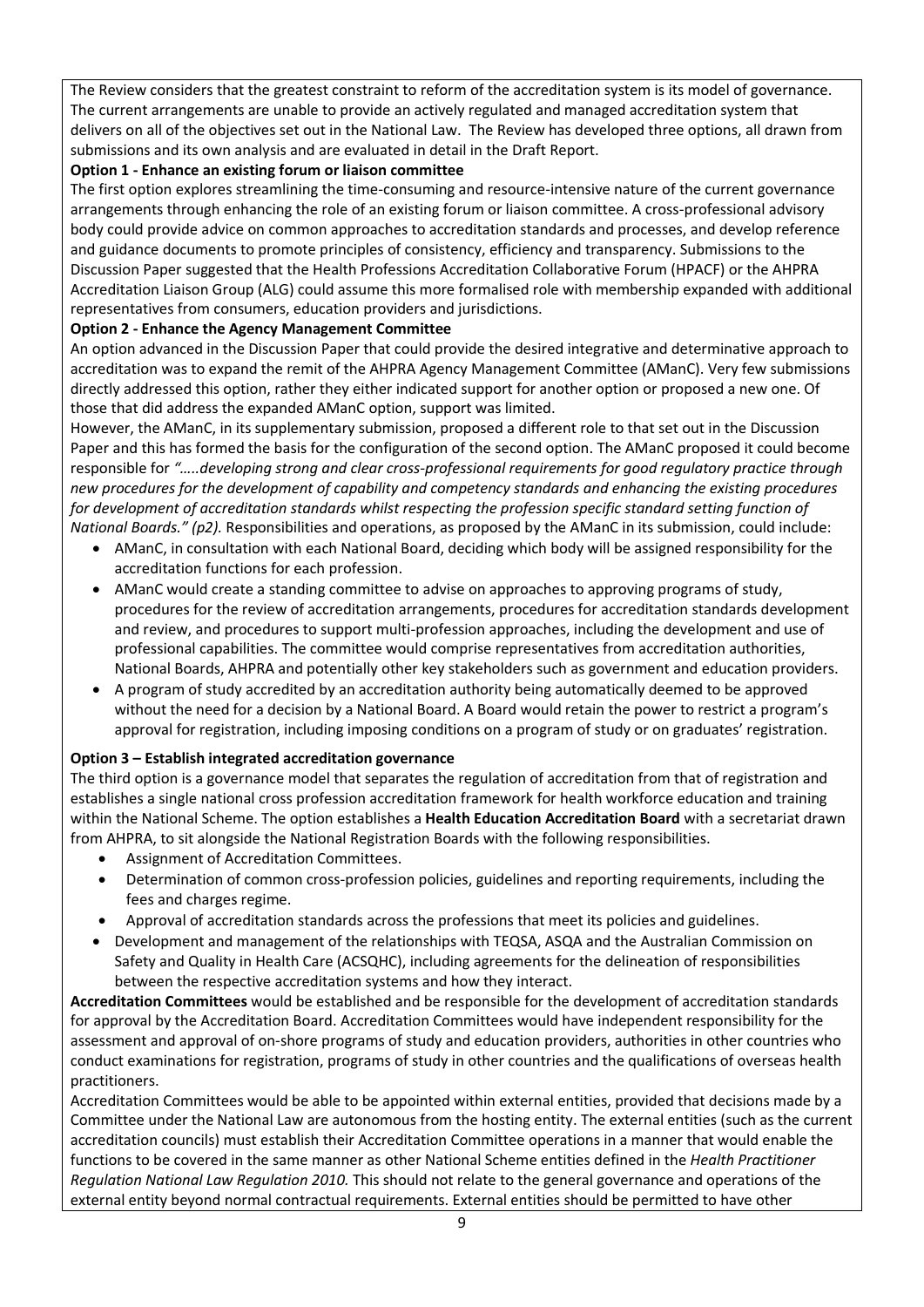commercial arrangements. A Committee could be responsible for accreditation functions of more than one registered health profession where the relevant Committees agree to merge.

Profession specific competency standards should be developed by **National (Registration) Boards** and recognised under the National Law in accordance with the legislative provisions established for development of registration standards and their approval by Ministerial Council. These standards are currently developed outside of the regulatory purview of the National Scheme and yet, via the accreditation standards, they have very significant influence on the education foundation of the workforce and ultimately on health service models. This reform should strengthen the National Registration Boards' trust in the accreditation standards and in the integrity of the accreditation system more generally.

*Specific draft recommendations are 14 to 25 in the Draft Report.*

*\* Note: As observed in the Draft Report, the NRAS Governance Review may be considering proposals for other changes that impact of the role of the AManC. It is possible that such changes could encompass it taking responsibility for some of the Ministerial Council's roles. Given this, if you wish, your response could also encompass the potential for the AManC undertaking the functions proposed for the Accreditation Board.* 

*Response* – You are invited to respond to the general directions proposed in Chapter 7 of the Draft Report and any or all of the specific recommendations (\*refer also to the Note in the above summary).

**Option 1:** the ANMF supports this option in principle only, and just in relation to the Health Professions Accreditation Collaborative Forum (HPACF), as an overarching body. ANMAC must not be replaced by this group.

**Option 2:** the ANMF does not support this option.

**Option 3:** the ANMF does not support this option.

**The responses to the draft recommendations below are based on our responses to the three options outlined above.**

#### **Draft recommendation:**

14. Governments should separate responsibility for the regulation of the accreditation functions under the National Law from that of the regulation of individual practitioners, with the governing entities of the two functions operating *collaboratively with the Agency Management Committee and AHPRA, to achieve all objectives of the National Scheme.*

#### **ANMF response:**

Recommendation 14 not supported.

# **Draft recommendation:**

*15. Governments should establish in the National Law a Health Education Accreditation Board (the Accreditation Board) with the following responsibilities:*

- *Assignment of Accreditation Committees.*
- *Approval of accreditation standards developed by Accreditation Committees in accordance with the Accreditation Board policies and guidelines.*
- *Determination of accreditation policies, guidelines and reporting requirements (as described in Recommendations 3, 4, 5, 8 and 12).*
- *Development and review of policies and guidelines on the criteria and processes for assessment of international practitioners, offshore programs of study and competent authorities.*
- *Development of funding principles (as described in Recommendation 1) for submission to the Australian Health Workforce Ministerial Council for approval.*
- *Approval of fees and charges proposed by Accreditation Committees following Cost Recovery Implementation Statement processes.*
- *Development and management of relationships with TEQSA, ASQA and ACSQHC, including agreement on the delineation of responsibilities between the respective accreditation systems and how they interact within the following parameters:*
- *Institutional academic accreditation to be undertaken by TEQSA approved structures for higher education providers or ASQA approved structures for Registered Training Organisations.*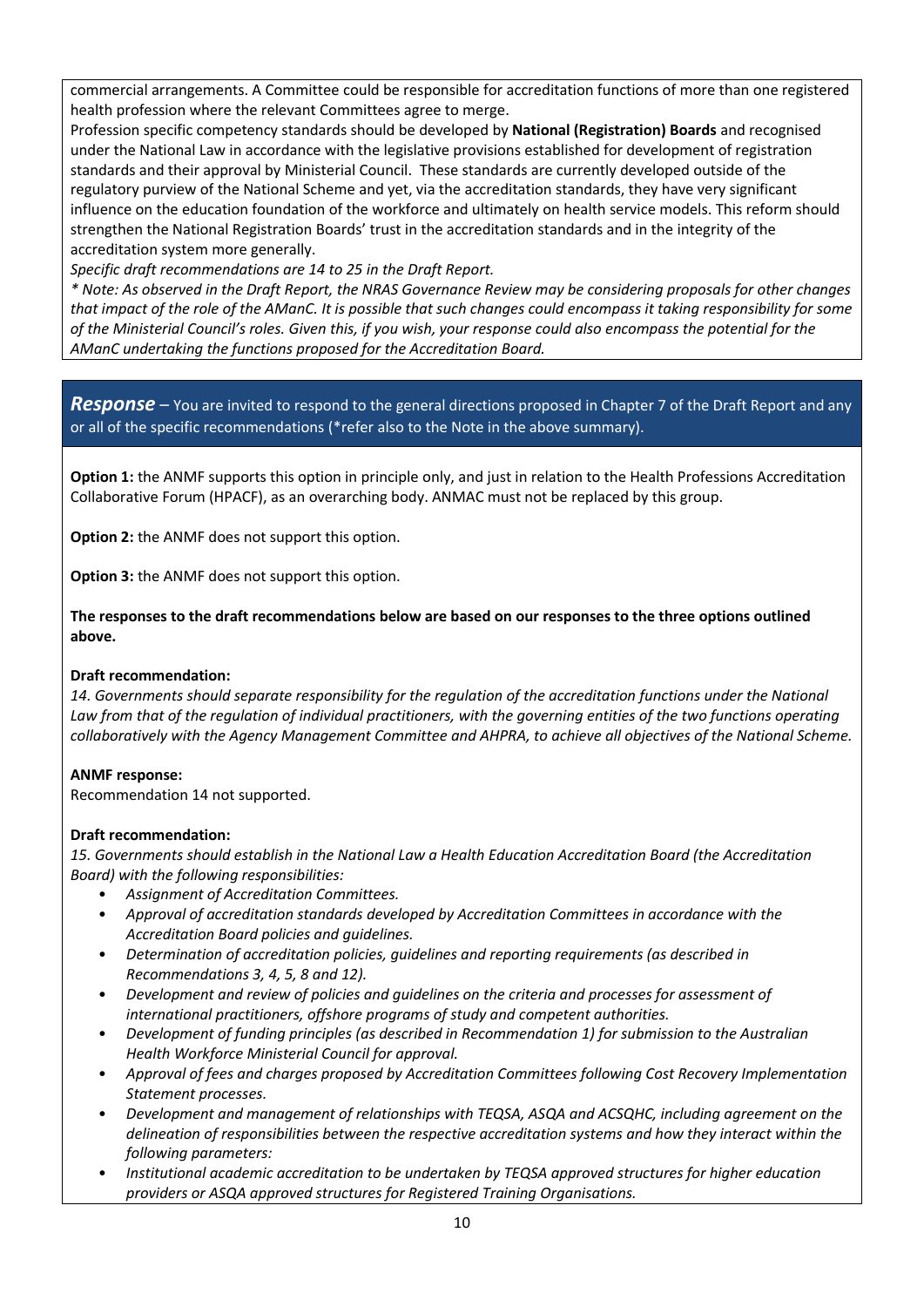*Response –* You are invited to respond to the general directions proposed in Chapter 7 of the Draft Report and any or all of the specific recommendations (\*refer also to the Note in the above summary).

- *Professional accreditation to be undertaken by Accreditation Committees.*
- *Exploration of the potential to include a module within ACSQHC accreditation regimes which encompasses the health service elements of the clinical education/experience domain in professional accreditation.*

#### **ANMF response:**

Recommendation 15 not supported.

As stated in our original submission the ANMF does not support accreditation authorities being entirely independent of national boards. We reiterate that while there is a need for the accreditation authority – ANMAC – to be independent with clear boundaries on what they can and should deliver, ultimately the NMBA has the authority for final approval of education programs for nurses and midwives. We maintain there is a safeguard in ANMAC, as accreditation body, being inherently linked to the NMBA (regulator) to ensure education programs meet the regulatory standards which mandate safe and competent practice for protection of the public in health, maternal and aged care delivery.

#### **Draft recommendation:**

*16. The Accreditation Board should be required to report to the Australian Health Workforce Ministerial Council in the same manner as National Registration Boards and AHPRA, and similarly receive directions as appropriate.*

#### **ANMF response:**

Recommendation 16 not supported.

The ANMF considers the current arrangement for ANMAC (accreditor) to report to the NMBA (regulator) is the model which works best for the nursing and midwifery professions.

#### **Draft recommendation:**

*17. The Australian Health Workforce Ministerial Council should appoint members to the Accreditation Board who have the expertise to carry out its health and education functions in the public interest. There should be an appropriate mix of experts in health education, health service provision and health service use. Members are not to represent any particular organisation.*

#### **ANMF response:**

Recommendation 17 is not supported.

#### **Draft recommendation:**

*18. AHPRA should support the Accreditation Board with a dedicated Secretariat with policy capability and should work with the Accreditation Board to develop and operate a consolidated fund to:*

- *Support the development of policy on cross-professional accreditation matters such as common standards and processes.*
- *Provide a mechanism for the distribution of some proportion of registrant fees as a contribution to accreditation costs to the Accreditation Board and Accreditation Committees.*

#### **ANMF response:**

Recommendation 18 is not supported.

#### **Draft recommendation:**

*19. Accreditation Committees, in accordance with the policies and guidelines set by the Accreditation Board, should have the following functions:*

- *Development of accreditation standards for approval by the Accreditation Board.*
- *Assessment of programs of study and education providers and approval and monitoring of programs of study and providers which meet approved accreditation standards.*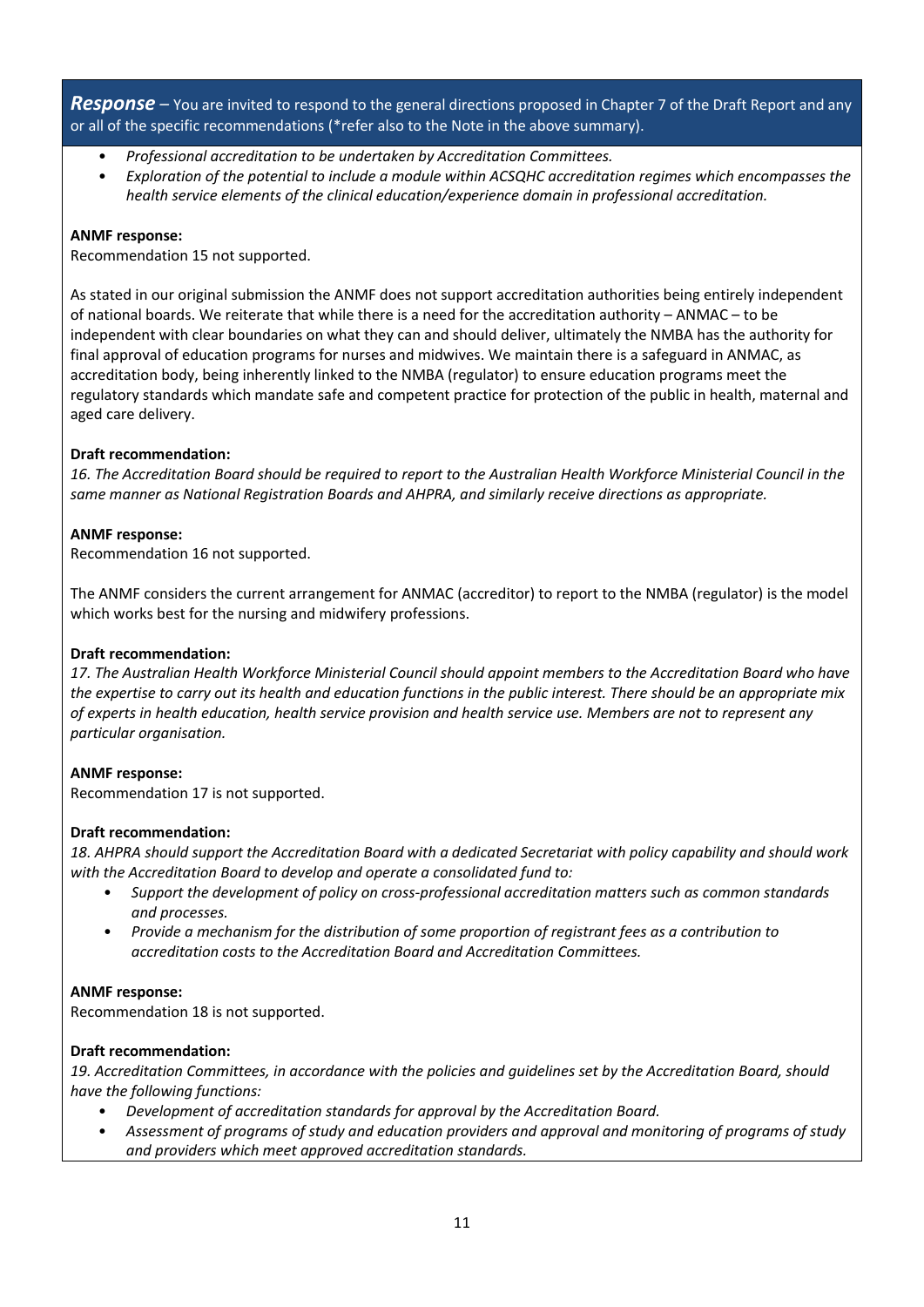*Response –* You are invited to respond to the general directions proposed in Chapter 7 of the Draft Report and any or all of the specific recommendations (\*refer also to the Note in the above summary).

- *Assessment of authorities in other countries who conduct examinations for registration in a health profession, or accredit programs of study and approve those which would provide a practitioner with the knowledge, clinical skills and professional attributes necessary to practise the profession in Australia.*
- *Assessment of the knowledge, clinical skills and professional attributes of overseas health practitioners whose qualifications are not approved qualifications for the health profession.*

#### **ANMF response:**

Recommendation 19 is not supported.

#### **Draft recommendation:**

*20. In assigning Accreditation Committees to undertake the accreditation functions, the Accreditation Board should ensure that they are configured so as to:*

- *Place the public interest foremost and provide complete transparency in decision making.*
- *Provide professional input to decision making based on the expertise of individuals rather than representing the interests of any particular stakeholders.*
- *Have their decisions subject to the same requirements as all other decisions made by the entities specified under the Health Practitioner Regulation National Law Regulation 2010. These encompass privacy, FOI and the role of the National Health Practitioner Ombudsman and Privacy Commissioner.*

#### **ANMF response:**

Recommendation 20 is not supported.

#### **Draft recommendation:**

*21. Accreditation Committees should be able to be appointed within an external entity. In that circumstance the Accreditation Board should, with the support of AHPRA, oversight the management of a multiyear contract with the external entity for the delivery of accreditation functions, within the following parameters:*

- *External entities should be permitted to have other commercial arrangements provided their contracted accreditation functions are managed independently and transparently, including the management of any conflicts of interest.*
- *An external entity must ensure that its Accreditation Committee has full autonomy to make accreditation assessment decisions and establish its operations in a manner that would enable its functions to be covered in the same manner as other National Scheme entities defined in the Health Practitioner Regulation National Law Regulation 2010.*
- *The application of relevant provisions of the Health Practitioner Regulation National Law Regulation 2010 should apply to the Accreditation Committee only and not more generally to the external entity which is its host.*

#### **ANMF response:**

Recommendation 21 is not supported**.**

#### **Draft recommendation:**

*22. The Accreditation Board should invite current accreditation councils to establish Accreditation Committees for the initial five-year period. The three existing accreditation committees should be made committees of the Accreditation Board, with administrative support continuing to be provided through AHPRA.*

#### **ANMF response:**

Recommendation 22 is not supported.

#### **Draft recommendation:**

*23. Following the initial five-year period, the Accreditation Board should seek expressions of interest and assign Accreditation Committee functions for periods of five years.*

#### **ANMF response:**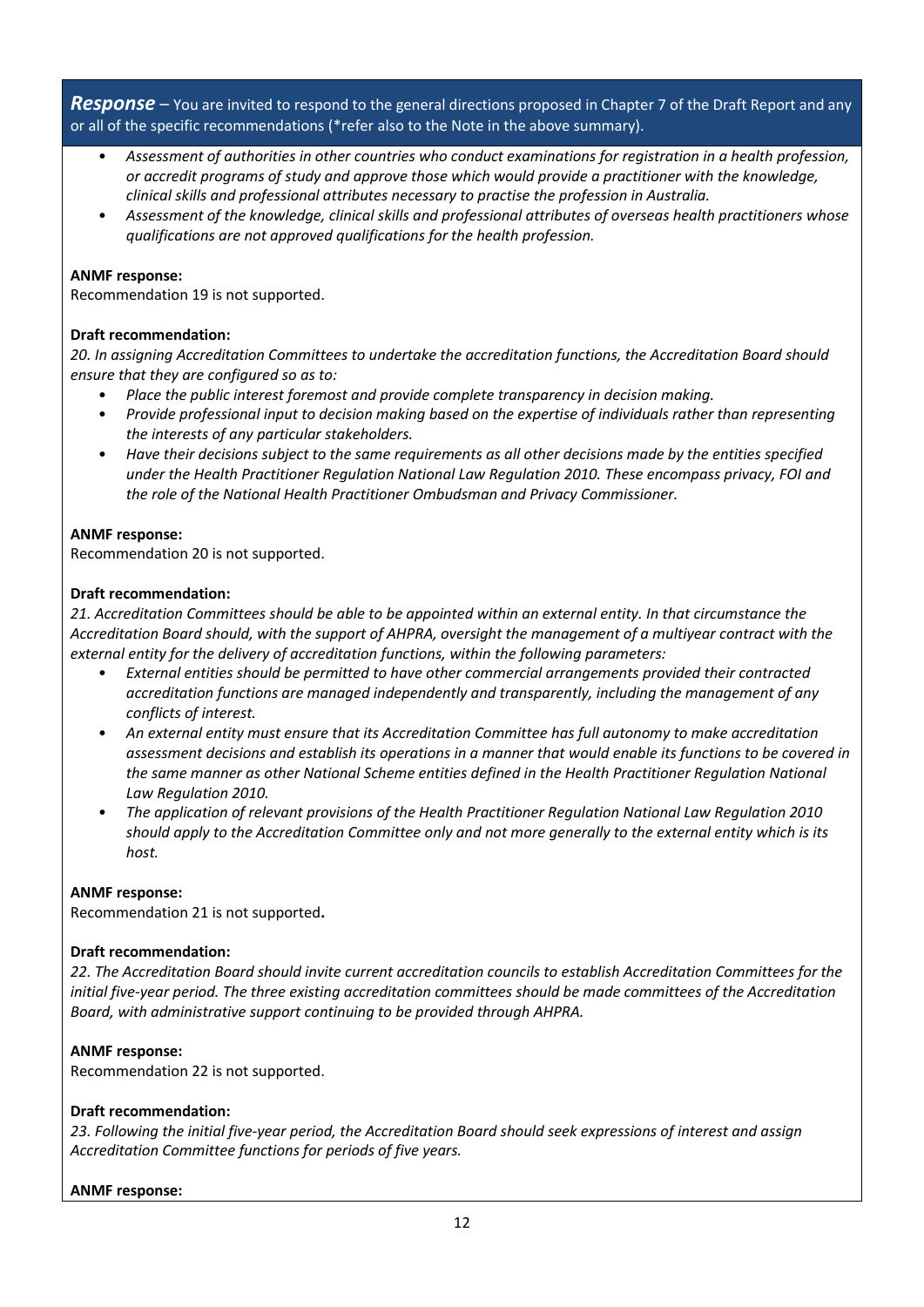*Response –* You are invited to respond to the general directions proposed in Chapter 7 of the Draft Report and any or all of the specific recommendations (\*refer also to the Note in the above summary).

Recommendation 23 is not supported.

#### **Draft recommendation:**

*24. The National Law should enable the Accreditation Committees and/or any external entities that host them to act as merged entities where mutually agreed. Opportunities for streamlining and amalgamation should be considered as part of a drive for continued efficiency.*

#### **ANMF response:**

Recommendation 24 is not supported.

#### **Draft recommendation:**

*25. National Registration Boards should develop competency standards formally under the National Law, in accordance with the legislative provisions established for the development of registration standards. Competency standards should be developed cooperatively utilising:*

- *Standardised definitions and terminology.*
- *A common template with domains that apply to all health professions and which include profession-specific performance criteria and indicators as needed.*
- *Wide-ranging consultation to align with health service models that best serve evolving community health care needs, and incorporate developing requirements such as a greater emphasis on cultural safety and references to the NSQHS Standards.*

#### **ANMF response:**

Recommendation 25 is supported. The development of standards for practice for nursing and midwifery is already undertaken by the NMBA (regulator).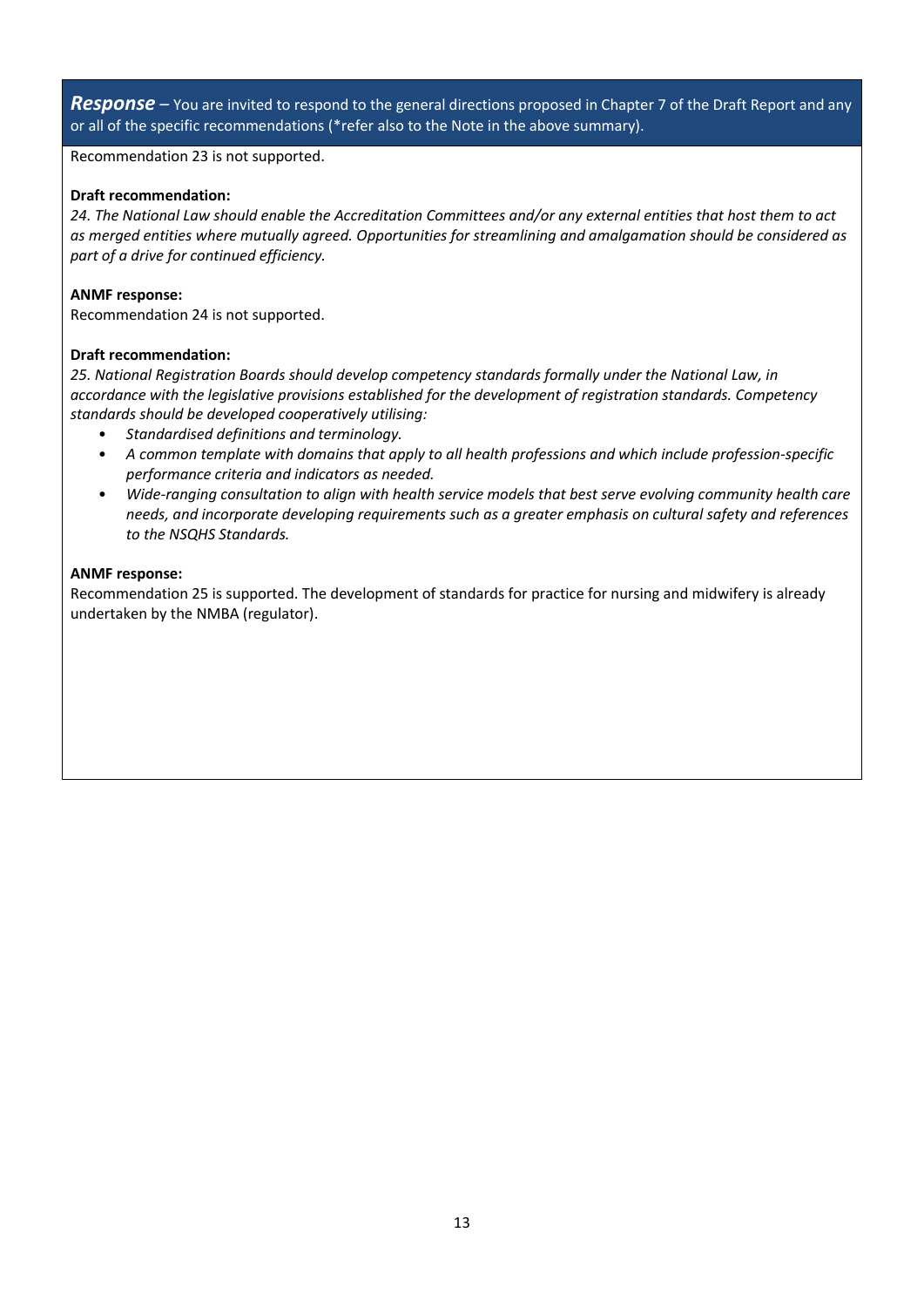# Reforming governance - the inclusion of non-registered professions

The opportunity to consider unregistered professions in the overall reform of accreditation of health education under the National Scheme was raised in a number of submissions. Unregistered professions operate outside of the National Scheme.

Amendment of the National Law is proposed to allow unregistered health and social care professions to apply to access the skills and expertise of the Accreditation Board and operate their accreditation activities under the umbrella of the Accreditation Board, subject to specified conditions and in a manner that would have no implications for the registration of those professions. All applications for registration would continue to be dealt with through established Ministerial Council processes and in accordance with the COAG agreed criteria.

*Specific draft recommendation is 26 in the Draft Report.*

# *Response –* You are invited to respond to the general directions proposed in Chapter 7 of the Draft Report and any or all of the specific recommendations.

# **Draft recommendation:**

*26. Governments should amend the National Law to allow unregistered health and social care professions to apply to access the skills and expertise of the Accreditation Board, and operate their accreditation activities under its umbrella, subject to the following conditions:*

- *Unregistered professions participating in the accreditation provisions of the National Law would be considered separate to the registered professions.*
- *Accreditation activities undertaken by unregistered professions would have no implications for the registration of that profession. All applications for registration would continue to be dealt with through established COAG Health Council processes and in accordance with the COAG agreed criteria*
- *The National Scheme would not be responsible for the costs of, and fees charged by, participating unregistered professions in relation to their activities and the Accreditation Board may charge fees to recover its own costs.*

# **ANMF response:**

Yes, on the proviso that the Accreditation Board for nursing and midwifery is ANMAC; that ANMAC remains as a separate entity; and, that the only unregulated health workers who would come under the umbrella of ANMC for accreditation of programs are those closely linked to nursing care activities – that is, the assistants in nursing (however titled).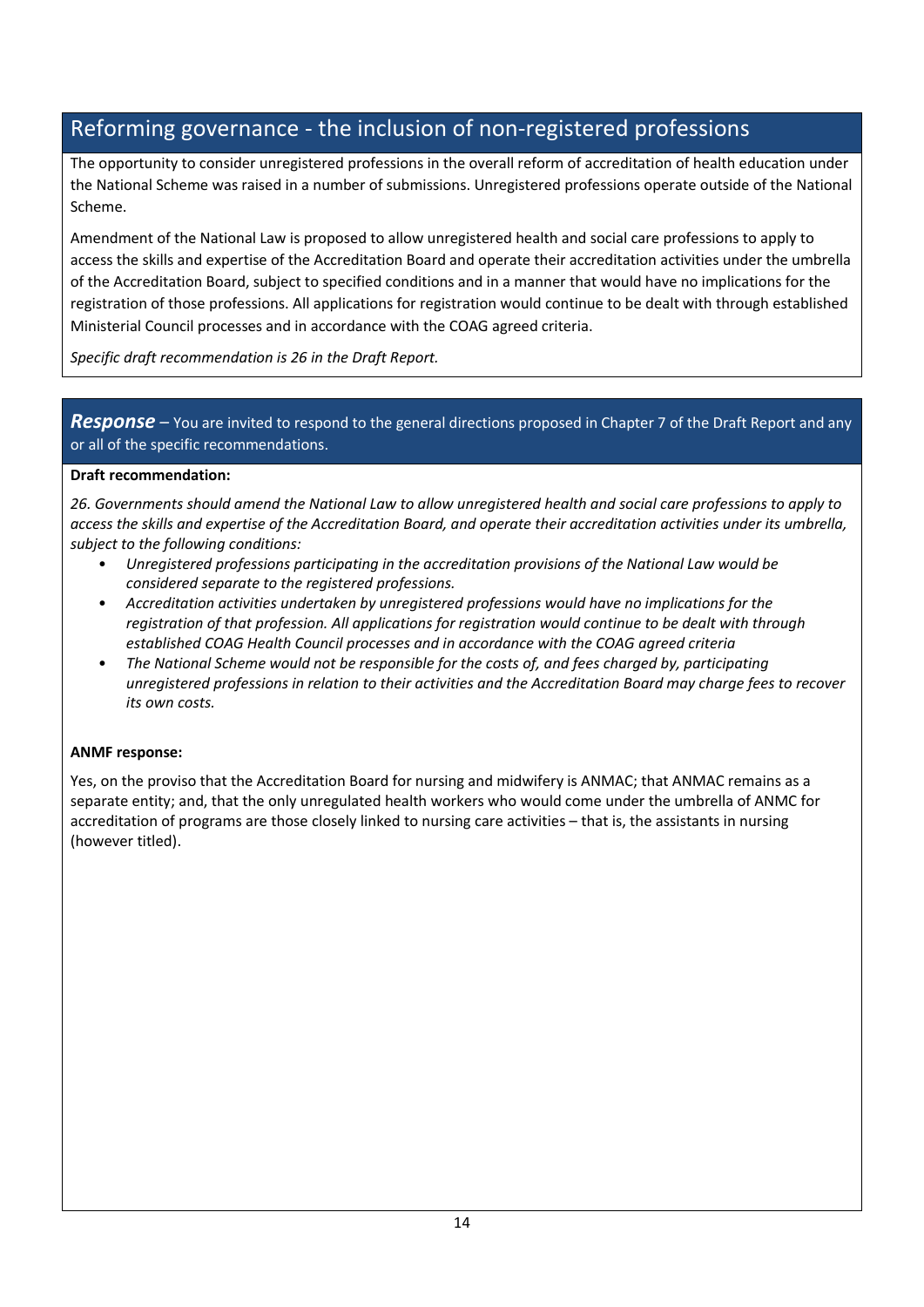# Assessment of overseas trained practitioners

For overseas trained health practitioners seeking to practice in Australia, accreditation, registration, and skills assessments are part of a broader process that requires engagement with numerous organisations responsible for immigration, state and territory governments, recruitment agencies, National Boards, the Australian Health Practitioner Regulation Agency (AHPRA) and potential employers. The Review has focused on decisions, processes and governance relating to functional assignment, monitoring and reporting across the variety of arrangements for the assessment of overseas practitioners. Proposals are:

- AHPRA should lead the development of a whole of National Scheme approach to the assessment of overseas trained practitioners for skilled migration and professional registration and a more consistent approach towards the assessment of overseas trained practitioners and competent authorities.
- The Accreditation Board should lead the development of a more consistent approach to the assessment of overseas trained practitioners and competent authorities and pursue opportunities to pool administrative resources.
- The Accreditation Board, in collaboration with National Boards, Accreditation Committees and specialist colleges, should develop a consistent and transparent approach for setting assessments of qualification comparability and additional supervised practice requirements for overseas trained practitioners, with the latter being aligned with Australian trained practitioner requirements.
- Specialist colleges, in relation to the assessment of overseas trained practitioners, should have their decisions subject to the same requirements as all other decisions made by the entities specified under the *Health Practitioner Regulation National Law Regulation 2010.*
- The Australian Medical Council should undertake all monitoring and reporting on specialist medical colleges in relation to the assessment of overseas trained practitioners.
- Specialist medical colleges should ensure that the two pathways to specialist registration (passing the requirements for the approved qualification or being awarded a fellowship) are documented, available and published on college websites and the information is made available to all prospective candidates

*Specific draft recommendations are 27 to 32 in the Draft Report.*

# *Response –* You are invited to respond to the general directions proposed in Chapter 8 of the Draft Report and any or all of the specific recommendations.

# **Draft recommendation:**

*27. AHPRA, in partnership with National Registration Boards and the Accreditation Board, should lead discussions with the Department of Education and Training and the Department of Immigration and Border Protection to develop a one-step approach to the assessment of overseas trained practitioners for the purposes of skilled migration and registration*.

#### **ANMF response:**

Recommendation 27 is not supported.

The ANMF has already argued that the assessment process should be tailored to the needs of the practitioner and the consumer and their level of interaction. Our rationale is that not all health professions have as much direct contact with patients/clients as do the nursing and midwifery professions. Our requirements therefore will vary from other health professional groups. ANMAC already provides this service for nursing and midwifery, in conjunction with the NMBA.

It should be noted that specialist colleges in nursing and midwifery have no role in accreditation processes leading to registration or endorsement.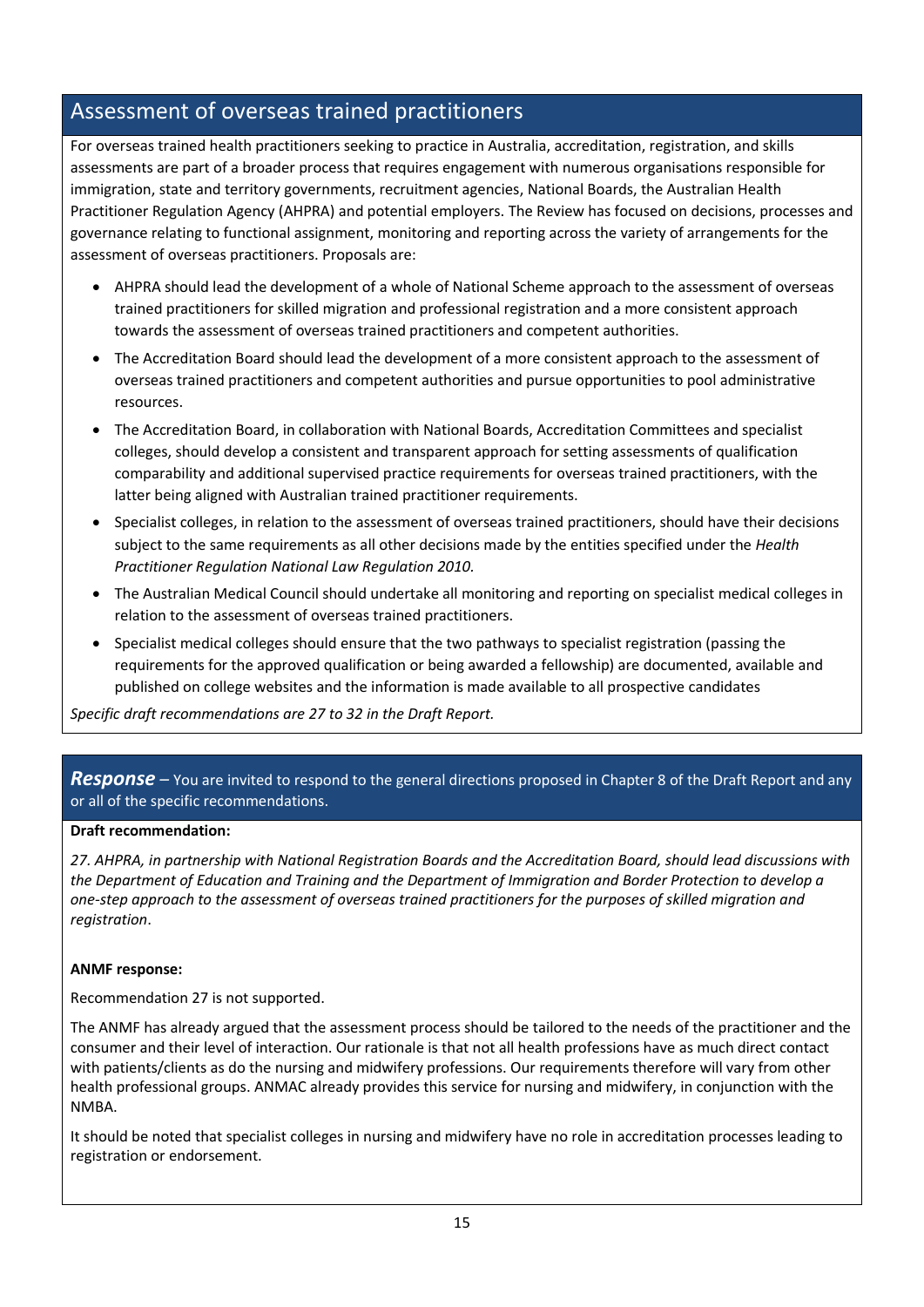# Other governance matters, including grievances and appeals

The Review is proposing the appointment of the National Health Practitioner Ombudsman and Privacy Commissioner to review any decisions made by the following entities specified under the *Health Practitioner Regulation National Law Regulation 2010*:

- Accreditation Committees in relation to programs of study and education providers of those programs.
- Postgraduate medical councils and specialist colleges (medical, dental and podiatric) in relation to the accreditation of training posts/sites.
- Any designated entity exercising an accreditation function regarding an assessment of the qualifications of an overseas practitioner.

Given the number and variety of entities, it is proposed that the National Health Practitioner Ombudsman and Privacy Commissioner should progressively review those entities' grievances and appeals processes, with the view to making recommendations for improvement by each entity where it is considered those processes are deficient.

*Specific draft recommendations are 33 to 35 in the Draft Report.*

*Response –* You are invited to respond to the general directions proposed in Chapter 8 of the Draft Report and any or all of the specific recommendations.

# **Draft Recommendation:**

*34. Governments should appoint the National Health Practitioner Ombudsman and Privacy Commissioner to review any decisions made under the National Law by the following entities (as specified under the Health Practitioner Regulation National Law Regulation 2010):*

- *Accreditation Committees in relation to programs of study and education providers of those programs.*
- *Postgraduate medical councils and specialist colleges in relation to the accreditation of training posts/sites.*

*• Any designated entity undertaking an assessment of the qualifications of an overseas trained practitioner (including specialist colleges).*

# **ANMF response:**

Recommendation 34 not supported.

This recommendation is too broad in its entirety. The ANMF cannot support decisions that have been made by ANMAC in consultation with the nursing and midwifery professions, being overridden by either the National Health Practitioner Ombudsman or the Privacy Commissioner.

As stated previously, no specialist colleges in nursing and midwifery are involved in accreditation processes.

# **Draft recommendation:**

*35. The National Health Practitioner Ombudsman and Privacy Commissioner should review the grievances and appeals processes of entities as defined in Recommendation 34, with the view to making recommendations for improvement by each entity where it is considered those processes are deficient.*

# **ANMF response:**

Recommendation 35 is supported.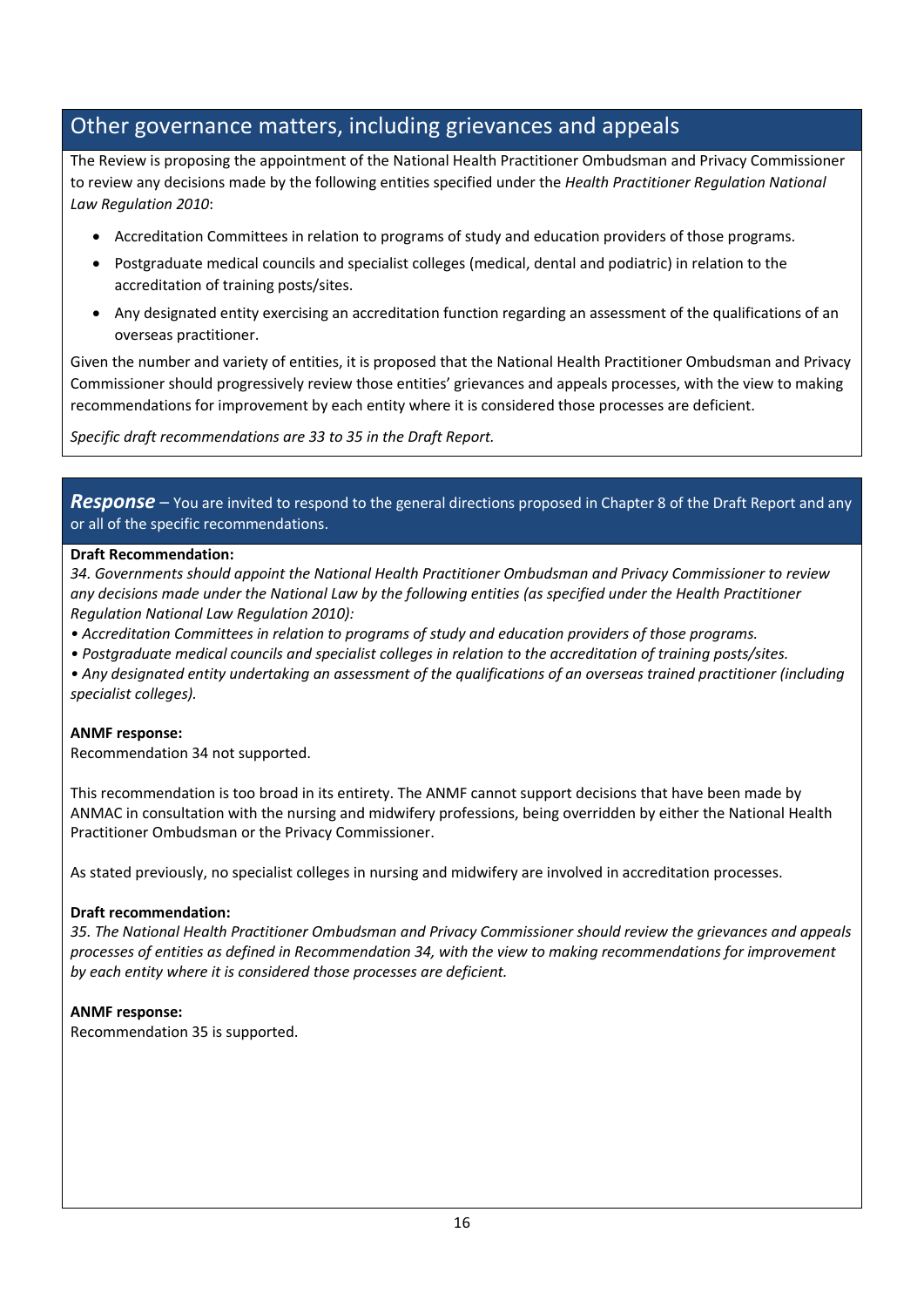# Setting national reform priorities

A key issue identified by the Review is the paucity of guidance to the governance bodies in the National Scheme on health workforce and system priorities. Consistent and regular policy guidance should be provided by governments and then acted upon by the National Scheme as a whole. This needs to be integrated into overall national reform processes and directions, given that workforce responsiveness is a critical enabler. The Review is proposing the COAG Health Council oversight a policy review process to identify health workforce directions and reforms that:

- Aim to align workforce requirements with broader health and social care policies.
- Engage health professions, consumers, private and not-for-profit health service providers, educators and regulators.
- Is approached in a formal manner in a regular cycle to ensure currency and continuous improvement.

The Review is also proposing that the COAG Health Council (as the Australian Health Workforce Ministerial Council) should then periodically deliver a Statement of Expectations to AHPRA, the AManC, National Registration Boards and the Accreditation Board that encompasses:

- National health workforce reform directions, including policies and objectives relevant to entities.
- Expectations about the role and responsibilities of National Scheme entities, the priorities expected to be observed in conducting operations and their relationships with governments.
- Expectations of regulator performance, improvement, transparency and accountability.

Finally, the Review is proposing the Australian Health Ministers' Advisory Council should work with AHPRA and other entities within the National Scheme to develop a set of clear, consistent and holistic performance indicators that respond to the Statement of Expectations.

*Specific draft recommendations are 36 to 38 in the Draft Report.*

*Response –* You are invited to respond to the general directions proposed in Chapter 8 of the Draft Report and any or all of the specific recommendations.

# **Draft Recommendations:**

*36. The COAG Health Council should oversight a policy review process to identify national health workforce directions and reform that:*

- *Aims to connect workforce requirements with broader health and social care policies which respond to evolving community needs.*
- *Engage health professions, consumers, private and not-for-profit health service providers, educators and regulators.*
- *Is approached in a robust and formalised manner in a regular cycle to ensure currency and continuous improvement.*

*37. The Australian Health Workforce Ministerial Council should periodically deliver a Statement of Expectations to AHPRA, the Agency Management Committee, National Registration Boards and the Accreditation Board that encompasses:*

- *Key health workforce reform directions, including policies and objectives relevant to entities in the National Scheme.*
- *Expectations about the role and responsibilities of National Scheme entities, the priorities expected to be observed in conducting operations and their relationships with governments.*
- *Expectations of regulator performance, improvement, transparency and accountability.*

*38. The Australian Health Ministers' Advisory Council should work with AHPRA and other entities within the National Scheme to develop a set of clear, consistent and holistic performance indicators that respond to the Australian Health Workforce Ministerial Council's Statement of Expectations. Indicators should be both quantitative and qualitative and reported on a regular and formal basis to promote continuous improvement.*